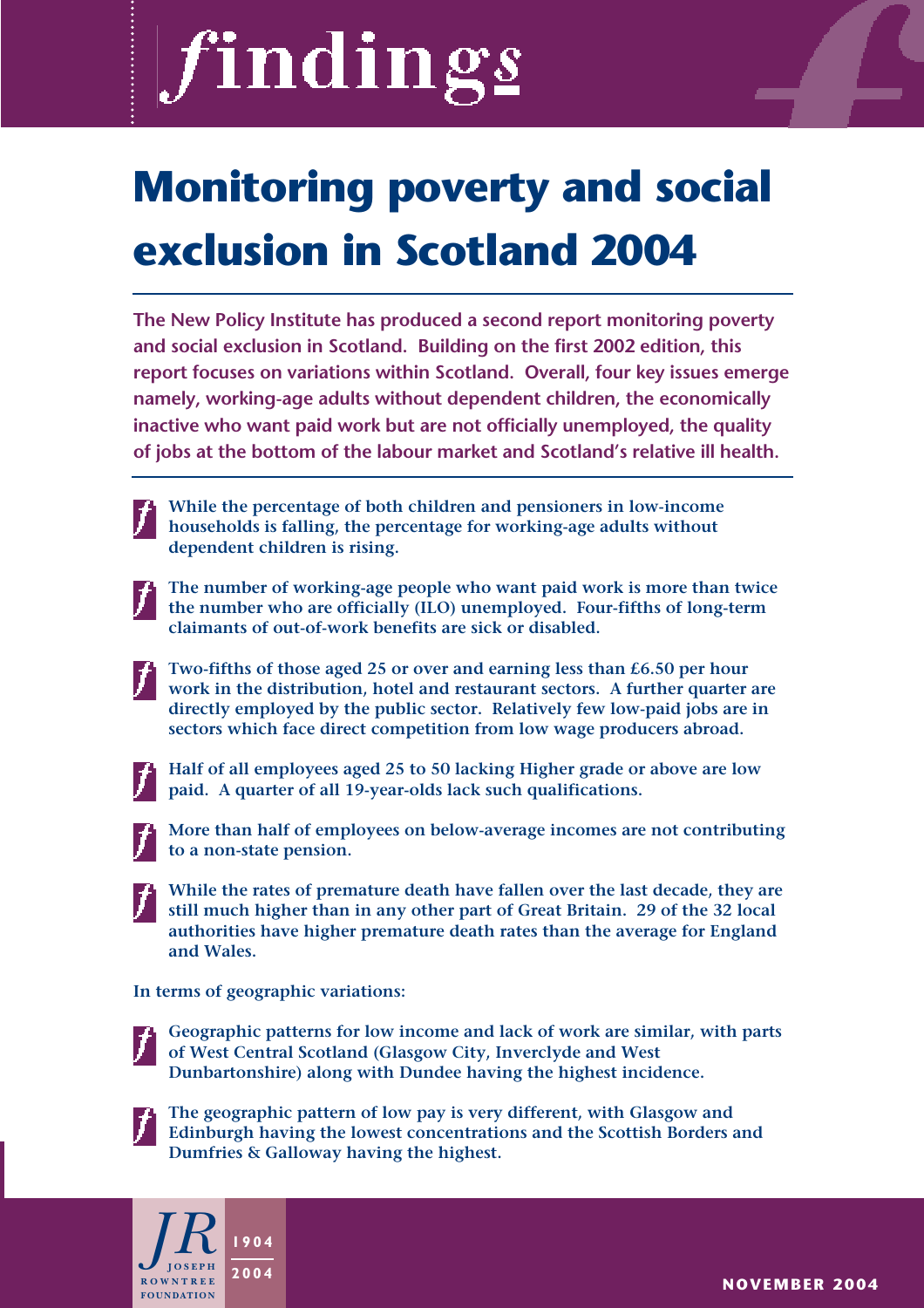#### Table 1: **Summary of the poverty and social exclusion indicators**

**Indicator Trend over 5 years** 

#### **Poverty and low income** 1. Relative and absolute low income 2. Children, pensioners and working-age adults in low income 3. Low income by work status 4. Income inequality 5. Working-age people in receipt of benefit 6. Working-age people receipt of benefits long-term 7. Concentrations among working-age people 8. Concentrations among retired people 9. Concentrations within small areas - all people N/A 10. Concentrations within small areas - children N/A **Work and education** 11. The relationship between education and work N/A 12. Low attainment at school 13. Qualifications of school-leavers 14. Destinations of school-leavers 15. Workless individuals 16. Workless households 17. Jobs 18. Pay inequalities 19. Distribution of low pay N/A 20. In receipt of tax credits N/A 21. Insecure at work 22. Access to training Improved **Steady** Steady **Mixed** Steady Improved **Mixed** Improved Improved **Steady** Improved **Steady** Improved **Steady Worsened Mixed Steady**

#### **Ill health**

| 23. Premature death                        | Improved |
|--------------------------------------------|----------|
| 24. Limiting long-standing illness         | N/A      |
| 25. Low birth-weight babies                | Worsened |
| 26. Child health                           | Steady   |
| 27. Under-age pregnancies                  | Improved |
| 28. Problem drug use                       | Worsened |
| 29. Mental health                          | N/A      |
|                                            |          |
| <b>Quality of life and social cohesion</b> |          |
| 30. Homelessness                           | Worsened |
| 31. Overcrowding                           | N/A      |
| 32. Affordable housing                     | Steady   |
| 33. Without central heating                | Improved |
| 34. Satisfaction with services             | N/A      |
| 35. Satisfaction with public transport     | N/A      |
| 36. Financial services                     | Improved |
| 37. Older people in receipt of home care   | Worsened |
| 38. Satisfaction with local area           | N/A      |
| 39. Participation in the community         | N/A      |
| 40. Burglary                               | Improved |

#### **What the indicators show**

The following four issues are the main ones to emerge from the report.

#### *Working-age adults without dependent children (Figure 1)*

In 2002/03, 22 per cent of people in Scotland - 1.1 million people - were living in low-income households. This is using the definition of low income used in the UK Government's current targets for reducing child poverty (60 per cent of median income, with income levels adjusted for household size and composition).

The percentage of both children and pensioners in low-income households has been falling. In contrast, the rate among working-age adults without dependent children has been rising. Working-age adults without dependent children now constitute a third of all those in low income.

Three-quarters of all workless working-age households in Scotland do not have dependent children, and the vast majority of these are single adults. The value of out-of work benefits for such households has stayed unchanged throughout the last decade (after allowing for inflation), falling ever further behind average incomes. In contrast, the value of out-of-work benefits both for households with dependent children and for pensioners has risen by around a third since 1998 (again after allowing for inflation).

*The economically inactive (Figure 2)* Around 150,000 people are officially (ILO) unemployed, 50,000 fewer than in 1995. However, a further 200,000 people of working age want paid work but are not officially (ILO) unemployed. This number has also come down since 1995, but only by a small amount. As a result, the number of people wanting paid work is much higher than the official unemployment figures and the downward trend is less favourable.

Four-fifths of long-term working-age claimants of out-of-work benefits are sick or disabled. One-third of these are aged under 45. One half of women and two-fifths of men who are sick and disabled are assessed as being at risk of developing a mental illness, between two and three times the rate for people in jobs.

#### *Jobs at the bottom of the labour market (Figure 3)*

While work strongly reduces the risk of being in poverty, it does not eliminate it: two-fifths of people in low-income working-age households now have someone in their household in paid work.

Around a third of all workers in Scotland are paid less than £6.50 per hour, with two-thirds of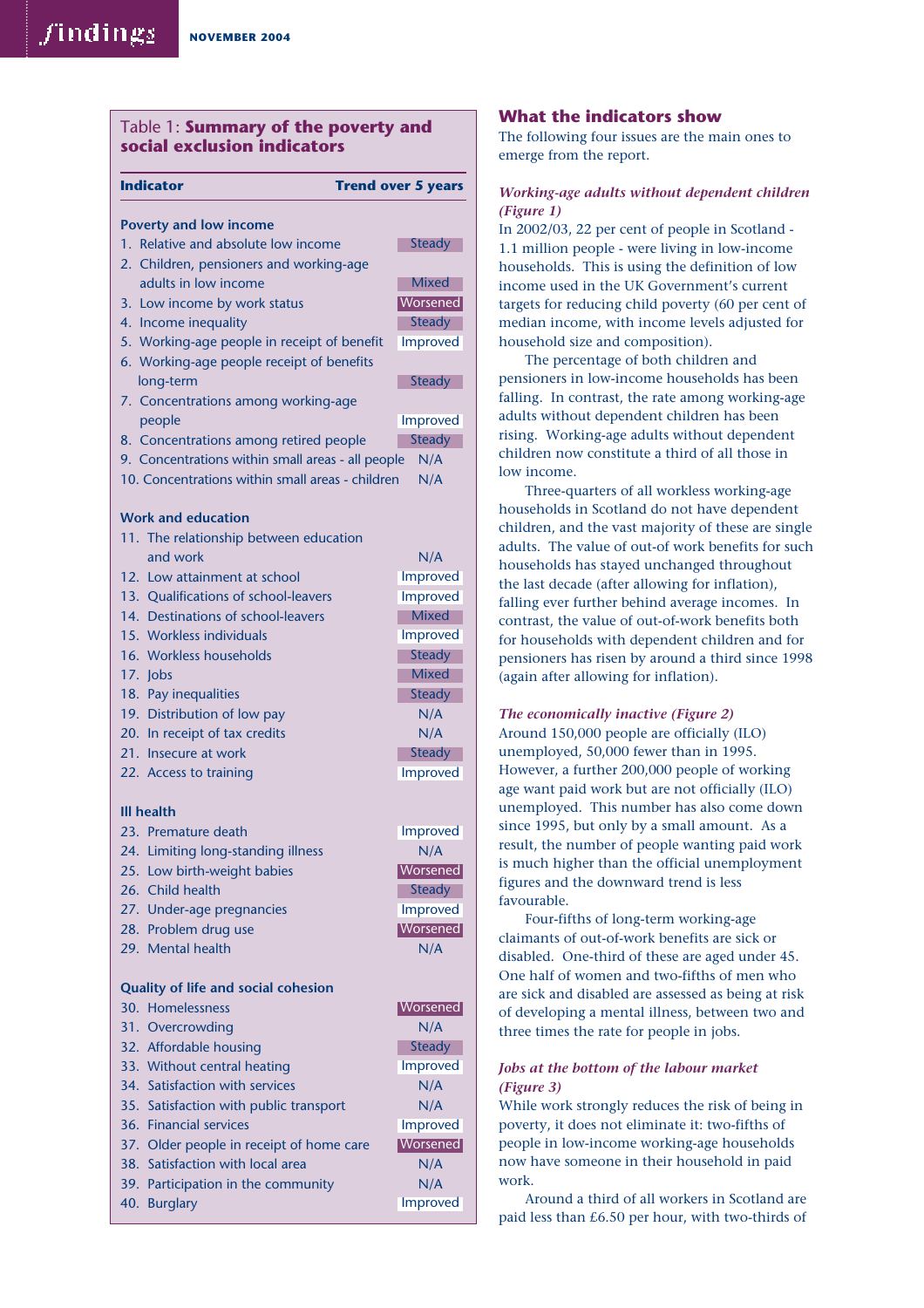#### Figure 1: **While the proportion of pensioners and children living in low-income households is falling, the proportion for working-age adults without dependent children is rising.**



#### Figure 2: **Four-fifths of working-age people receiving a key benefit for two years or more are sick or disabled.**



these being women. Part-time workers, predominantly women, suffer especially from low pay: half earn less than £6.50 per hour compared with a quarter of full-time female workers.

Two-fifths of those aged 25 or over and earning less than £6.50 per hour work in the distribution, hotel and restaurant sectors. A further quarter are directly employed by the public sector. Relatively few low-paid jobs are in sectors which face direct competition from low wage producers abroad: only one in ten of the low-paid jobs is in manufacturing and one in eight across all production industries combined.

The risk of low pay is much greater for those with poor or no educational qualifications: for people aged 25 to 50, half of all those who are in work but lack a Higher grade or above are earning less than £6.50 per hour. Substantial numbers of young adults are still leaving the education system with poor or no qualifications: 6 per cent of 19-year-olds have no qualifications; a further 16 per cent lack SVQ2 or equivalent. People with no qualifications are three times less likely to received job-related training than those with some qualifications.

Jobs at the bottom of the labour market are often insecure: almost half of men who find such work, and a third of women, no longer have that work six months later. Pension provision also tends to be

worse: 60 per cent of working adults in the poorest fifth are not contributing to a non-state pension, compared with 40 per cent in the middle fifth and 20 per cent in the richest fifth.

#### *Scotland's poor health (Figure 4)*

Premature death is arguably the simplest, most accessible indicator for ill health. Within Scotland, the overall trend for premature deaths is one of steady improvement. For example, the number of deaths of people aged 55 to 64 has fallen over the last decade, by a quarter for men and by a fifth for women.

Despite this, however, premature death remains much more common in Scotland than in England and Wales, being around a third higher for both men and women. Indeed, Scotland has by far the highest rates of premature death of any part of Great Britain and 29 of the 32 local authorities have higher premature death rates than the average for England and Wales. People in Scotland also have a lower life expectancy than anywhere else in the former EU-15 apart from the Portuguese.

On a variety of health indicators relating to morbidity, levels of ill health in Scotland are similar or a bit higher to those in England and Wales. However, there are substantial inequalities between groups of the population. For example: two-fifths of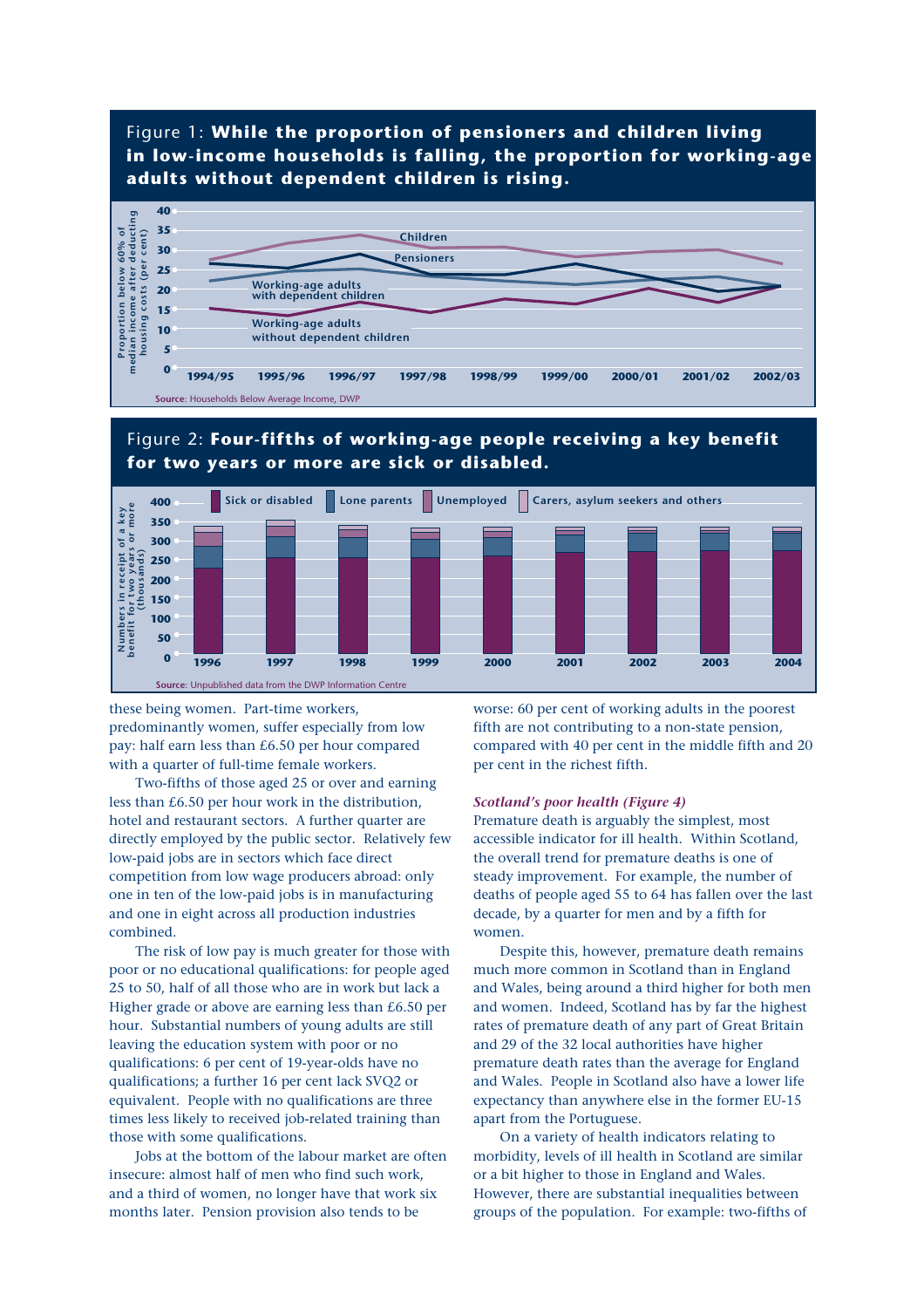### findings

those aged 35-59 in social housing report having a limiting long-standing illness, compared with one in eight of owner-occupiers; the proportion of babies in the most deprived areas born with a low birthweight is one and a half times that for babies in areas with below-average deprivation; and 5-yearolds in the most deprived areas have, on average, twice as many missing, filled or decayed teeth as 5 year-olds in the least deprived areas.

#### *Other findings*

- Standard grade attainment for both pupils on average and for the bottom fifth has been rising but the gap between them remains large. The proportion of 9-year-olds in deprived schools failing to achieve minimum standards in reading, writing and maths has fallen considerably, but is still much higher than for 9-year-olds on average.
- The number of pregnancies to girls conceiving under 16 has fallen by a quarter since 1996, and the number of births has dropped by a third.
- The number of people starting treatment for drug misuse is rising, but only for those aged 25 and over.
- The number of homeless households without dependent children has risen by a half over the last decade.
- The proportion of low-income households which

lack central heating has fallen considerably in recent years and is now actually less than for households on average incomes in 1998/99.

- The proportion of households without any type of bank/building society account has fallen sharply in the last two years. But the poorest households are still four times as likely to be without an account as those on average incomes.
- The number of older people receiving home care has fallen by a third since 1995 as available resources are increasingly focused on those deemed most in need.
- The number of burglaries has more than halved over the last decade. But a third of the poorest households lack home contents insurance compared with virtually no households on aboveaverage incomes.

#### **The geographical pattern of deprivation across Scotland**

The new Scottish Index of Multiple Derivation (SIMD) divides the country into some six and half thousand 'data zones'. Following the Scottish Executive, the researchers used this Index to look at the concentration of, or 'pockets' of, low income, constituting about one thousand (15 per cent) of those zones.

The map of poverty and deprivation drawn

Figure 3: **Two-fifths of all low-paid workers aged 25 and over work in the wholesale, retail, hotel and restaurant sectors. A further quarter are directly employed by the public sector.**



#### Figure 4: **Throughout the last decade, the rate of deaths amongst those age 55 to 64 in Scotland has been around a third higher than in England and Wales, for both men and women.**

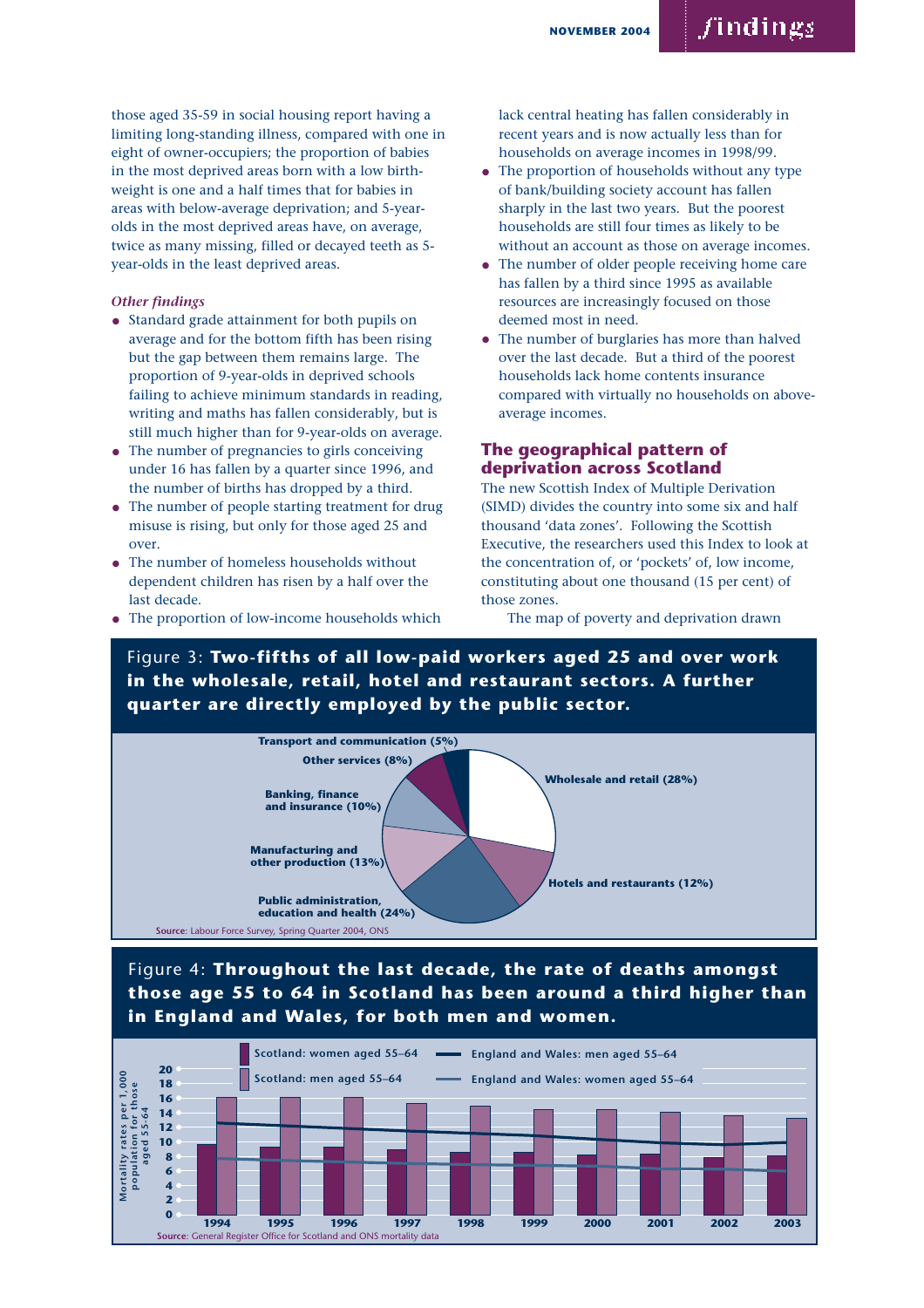| Table 2: Geographical concentrations of deprivation |                                               |                                                 |                                  |                                      |                          |                                           |                                         |                                    |                                 |                          |                                          |                        |                           |                           |
|-----------------------------------------------------|-----------------------------------------------|-------------------------------------------------|----------------------------------|--------------------------------------|--------------------------|-------------------------------------------|-----------------------------------------|------------------------------------|---------------------------------|--------------------------|------------------------------------------|------------------------|---------------------------|---------------------------|
| Indicator title:                                    | concentrations<br>of low income<br>Small area | In receipt of<br>out-of-work<br><b>benefits</b> | children<br>income<br><b>Low</b> | long-standing<br>Limiting<br>illness | crowding<br>Over-        | misuse<br>Drug                            | Mental<br>health                        | Premature<br>death                 | pensioners<br>income<br>$Low -$ | pregnancies<br>Under-age | production<br>Jobs lost in<br>industries | Low<br>pay             | Provision of<br>home care | tax credits<br>Receipt of |
|                                                     |                                               |                                                 |                                  |                                      |                          |                                           |                                         |                                    |                                 |                          |                                          |                        |                           |                           |
| <b>Clasgow City</b>                                 |                                               |                                                 |                                  |                                      |                          |                                           |                                         |                                    |                                 |                          | 18                                       | $\overline{20}$        | $\overline{27}$           | 24                        |
| Dundee City                                         |                                               |                                                 |                                  |                                      |                          |                                           |                                         |                                    |                                 |                          | $\overline{16}$                          | 15                     | $\overline{14}$           | $\circ$                   |
| Inverclyde                                          | $\sim$                                        |                                                 |                                  |                                      | $\sim$                   | 4                                         | 12                                      | $\mathbin{\bowtie}$                | 4                               | $\circ$                  | $\overline{17}$                          |                        | $\overline{16}$           |                           |
| West Dunbartonshire                                 |                                               |                                                 |                                  |                                      | $\overline{4}$           |                                           | $\lvert$ m                              |                                    | $\sim$                          | $\frac{8}{18}$           | $\mathsf{H}$                             | $\mathsf{P}$           | $\overline{50}$           |                           |
| North Ayrshire                                      |                                               |                                                 |                                  |                                      | 12                       | $\overline{\Box}$                         | $\frac{5}{2}$                           | 15                                 | $\overline{10}$                 | $\overline{13}$          | $\Box$                                   | $\circ$                | $\overline{10}$           |                           |
| North Lanarkshire                                   |                                               |                                                 | $\Xi$                            |                                      |                          | $\overline{14}$                           | $\overline{10}$                         | $\left  \boldsymbol{\psi} \right $ | $\overline{\mathsf{c}}$         | $\overline{19}$          | 20                                       | $\overline{19}$        | $\overline{21}$           | $\overline{10}$           |
| Renfrewshire                                        |                                               |                                                 |                                  |                                      | $\infty$                 |                                           | $\infty$                                |                                    | $\circ$                         | $\overline{14}$          | $\vert$ 4                                | 16                     | $\overline{12}$           | 23                        |
| East Ayrshire                                       |                                               |                                                 | $\overline{4}$                   |                                      | Ξ                        | $\circ$                                   | $\overline{14}$                         | $\infty$                           | $\circ$                         | $\vert 4 \vert$          | $\circ$                                  | $\circ$                | $\Xi$                     | $\circ$                   |
| South Lanarkshire                                   | $\circ$                                       | $\circ$                                         | 13                               |                                      | $\circ$                  | $\infty$                                  |                                         | $\overline{\phantom{0}}$           | $\triangleright$                | 24                       | 22                                       | $\frac{18}{2}$         | ├                         | 25                        |
| Clackmannanshire                                    | $\overline{10}$                               | $\overline{10}$                                 |                                  |                                      | $\frac{1}{2}$            | $\overline{16}$                           | $\vert$ 4                               | $\vert$ 4                          | $\frac{8}{2}$                   | $\bullet$                | $\sim$                                   | no data                | 23                        | 12                        |
| Edinburgh, City of                                  | $\Box$                                        | 23                                              | $\mathbf{\Omega}$                | $\overline{27}$                      | $\overline{5}$           | $\circ$                                   | 28                                      | 25                                 | 29                              | $\overline{17}$          | $\overline{10}$                          | $\overline{24}$        | $\overline{20}$           | 32                        |
| Fife                                                | 12                                            | $\Box$                                          | $\overline{12}$                  | $\overline{14}$                      | $\overline{20}$          | $\overline{15}$                           | $\overline{17}$                         | $\overline{61}$                    | $\frac{16}{2}$                  | $\overline{\phantom{0}}$ | 32                                       | $\overline{14}$        | 28                        | 15                        |
| South Ayrshire                                      | $\frac{13}{2}$                                | $\overline{12}$                                 | 16                               | 13                                   | $\overline{21}$          | $\overline{50}$                           | $\overline{\Box}$                       |                                    | $\overline{14}$                 | $\infty$                 | $\lvert \mathfrak{\text{m}} \rvert$      | 23                     | $\infty$                  | 22                        |
| Falkirk                                             | $\overline{14}$                               | $\overline{14}$                                 | 22                               | $\overline{10}$                      | $\frac{8}{18}$           | $\frac{17}{25}$                           | $\triangleright$                        | $\frac{20}{3}$                     | $\Box$                          | $\Box$                   | $\vert$ 4                                | $\frac{1}{2}$          |                           | $\overline{19}$           |
| Argyll & Bute                                       | 15                                            | 24                                              | 28                               | 16                                   | 16                       |                                           | $\overline{13}$                         | $\overline{\mathbb{L}}$            | 26                              | $\overline{27}$          | 15                                       | $\overline{13}$        | $\frac{26}{4}$            | $\overline{20}$           |
| Angus                                               | 16                                            | $\overline{21}$                                 | $\overline{19}$                  | $\overline{2}$                       | 25                       | $\overline{21}$                           | $\frac{8}{18}$                          | $\overline{24}$                    | $\overline{27}$                 | $\triangleright$         | $\overline{2}1$                          | $\infty$               | 25                        | $\frac{8}{18}$            |
| West Lothian                                        | 17                                            | $\overline{13}$                                 | 15                               | 15                                   |                          | $\overline{2}$                            | $\overline{16}$                         | $\triangleright$                   | $\sim$                          | $\overline{12}$          | $\triangleright$                         | $\overline{2}$         | $\overline{19}$           | $\overline{17}$           |
| Aberdeen City                                       | $\frac{8}{18}$                                | 22                                              | $\Box$                           | 26                                   | $\triangleright$         | $\lvert \cdot \rvert$                     |                                         | 16                                 | $\overline{19}$                 | $ \hspace{.06cm} \sim$   | 23                                       | 25                     | $\overline{17}$           | $\overline{31}$           |
| East Renfrewshire                                   | $\overline{9}$                                | 26                                              | $\circ$                          | $\overline{31}$                      |                          |                                           | 229                                     | $\frac{22}{21}$                    |                                 | 28                       | $\circ$                                  |                        | $\bullet$                 | 28                        |
| Dumfries & Galloway                                 | 20                                            | 16                                              | 25                               | $\overline{12}$                      | 23 28 19                 |                                           |                                         |                                    |                                 | 16                       |                                          | no data<br><b>14</b>   | $\circ$                   | $\mathbin{\bowtie}$       |
| Stirling                                            | $\overline{2}1$                               | $\overline{19}$                                 | $\frac{8}{18}$                   | 20                                   |                          | $\frac{5}{2}$ $\frac{1}{2}$ $\frac{8}{2}$ | $29$ $24$                               | $\frac{8}{18}$                     | 33233                           | $\overline{20}$          | $284$<br>$295$<br>$31$                   | $\frac{21}{11}$        | $\mathfrak{S}$            | 29                        |
| Highland                                            | 22                                            | $\overline{17}$                                 | 23                               | $\overline{19}$                      | $\overline{27}$          |                                           |                                         | $\overline{27}$                    |                                 | 22                       |                                          |                        | 22                        | 13                        |
| Perth & Kinross                                     | 23                                            | 27                                              | 26                               | 24                                   | $\overline{24}$          | $\overline{20}$                           | 25                                      | 30                                 |                                 | $\overline{23}$          |                                          | $\overline{S}$         |                           | $\overline{14}$           |
| East Dunbartonshire                                 | 24                                            | 29                                              | 24                               | 25                                   |                          | 26                                        | 26                                      | 26                                 | $\frac{22}{31}$                 | 29                       | $\frac{12}{30}$                          |                        | $\overline{5}$            | 30                        |
| Scottish Borders                                    | 25                                            | 25                                              | 29                               | 28                                   |                          |                                           | $\vert \cdot \vert$                     | 23                                 |                                 | 26                       |                                          | no data<br><b>In T</b> | $\overline{18}$           | $\vert 4 \vert$           |
| East Lothian                                        | 26                                            | $\frac{8}{18}$                                  | 20                               | $\overline{2}1$                      | $284$<br>$74$<br>$75$    | $\frac{24}{10}$                           | $\begin{array}{c} 15 \\ 25 \end{array}$ | $\Xi$                              | $\overline{13}$                 | 15                       |                                          | 26                     | 13                        | $\overline{21}$           |
| Aberdeenshire                                       | 27                                            | 30                                              | 27                               | 32                                   |                          | 23                                        |                                         | 29                                 | 28                              | 25                       | $19$ 27                                  | $\overline{10}$        | $\mathbin{\bowtie}$       | 26                        |
| Midlothian                                          | 28                                            | 20                                              | $\overline{21}$                  | $\overline{1}$                       | $\overline{\phantom{0}}$ | $\overline{13}$                           | $\overline{20}$                         | $\overline{13}$                    |                                 |                          |                                          | $\overline{17}$        | 24                        | 16                        |
| Eilean Siar                                         | 29                                            | $\frac{5}{2}$                                   | 30                               | $\frac{8}{18}$                       | 32                       | $\overline{31}$                           | 23                                      | $\circ$                            | $\overline{12}$                 | no data                  | $\frac{1}{3}$                            | $\frac{1}{2}$          | $\overline{31}$           | $\mathsf{L}$              |
| Moray                                               | 30                                            | 28                                              | $\overline{3}$                   | 29                                   | 29                       | 28                                        | $\overline{27}$                         | 28                                 | 32                              | $\overline{21}$          | 28                                       |                        | $\overline{15}$           | $\Box$                    |
| Orkney Islands                                      | $\overline{31}$                               | 32                                              |                                  | 23                                   | 128                      | $\frac{2}{2}$                             | $30^{2}$                                | $\frac{3}{2}$                      | $\frac{21}{15}$                 | no data                  | $  \circ   \circ  $                      | no data                | 29<br>32                  | Π                         |
| Shetland Islands                                    | 32                                            | $\overline{5}$                                  | 32                               | 30                                   |                          |                                           |                                         |                                    |                                 | no data                  |                                          | no data                |                           | 27                        |
| <b>Highest four</b><br>Key:                         | Next four                                     |                                                 | Next 8                           |                                      |                          |                                           |                                         |                                    |                                 |                          |                                          |                        |                           |                           |